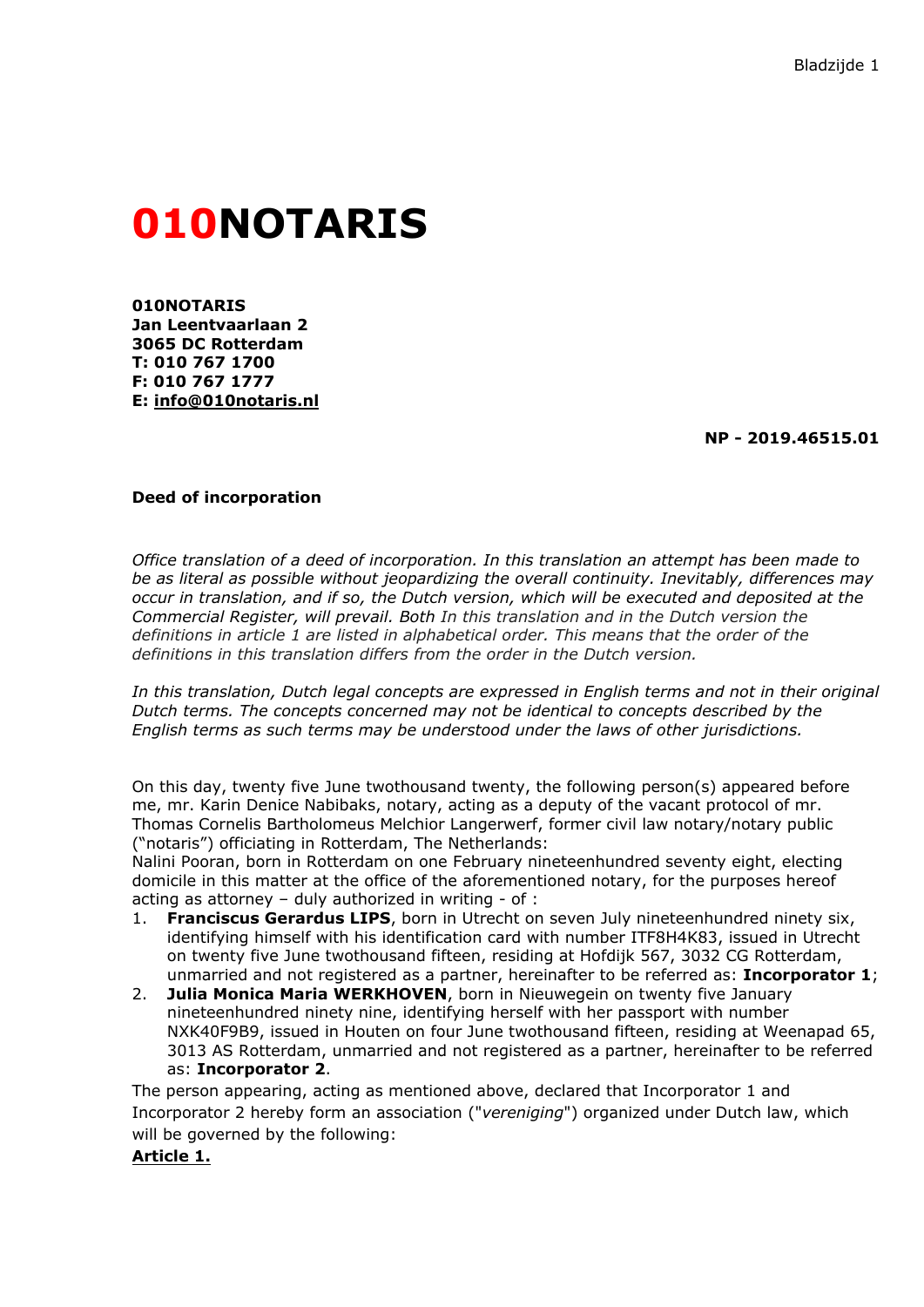# **Definitions of concepts.**

The concepts used in these articles of association are defined below:

- Articles: the articles of the Association;
- *Association*: the legal entity to which the Articles relate;
- *General Meeting*: the body of the Association that is formed by the members of the association who are entitled to vote;
- In Writing: by letter, by telecopy, by e-mail or by message which is transmitted via any other current means of communication and which can be received electronically or in the written form, provided that the identity of the sender can be sufficiently established;
- *Management Board*: the management board of the Association.

# **Article 2.**

# **Name.**

The name of the Association is: **Erasmus Pride**.

# **Article 3.**

# **Official seat.**

The Association has its official seat in the municipality of Rotterdam.

# **Article 4.**

# **Objects.**

- 1. The objects of the Association is to promote mutual contact, visibility, (self) acceptance, emancipation and integration of sexual and gender diversity for students of Erasmus University Rotterdam.
- 2. The Association aims to achieve its objects by, among other things:
	- organizing or arranging social and cultural activities, parties and drinks;
		- participating in activities of other organizations (such as the Rotterdam Pride) that can serve the purpose of the Association;
		- acting as a spokesperson for the sexual and gender diversity students of Erasmus University and support of its activities and advocacy.

# **Article 5.**

# **Members. Prospective members. Patrons.**

- 1. Members of the Association can be any person who has reached the age of eighteen.
- 2. The Management Board must keep a register containing the names and addresses of all the members, the prospective members and the patrons.
- 3. Prospective members are persons who participate in the activities of the Association but who have not yet reached the age of eighteen.
- 4. Prospective members and patrons will not have any rights and obligations other than those granted to and imposed on them under or pursuant to the Articles.

# **Article 6.**

# **Admission.**

- 1. The Management Board decides about the admission of members, prospective members and patrons.
- 2. If a person is not admitted as a member, the General Meeting may as yet resolve to admit this person.

# **Article 7.**

# **Termination of membership and cancellation of the rights and obligations of prospective members and patrons.**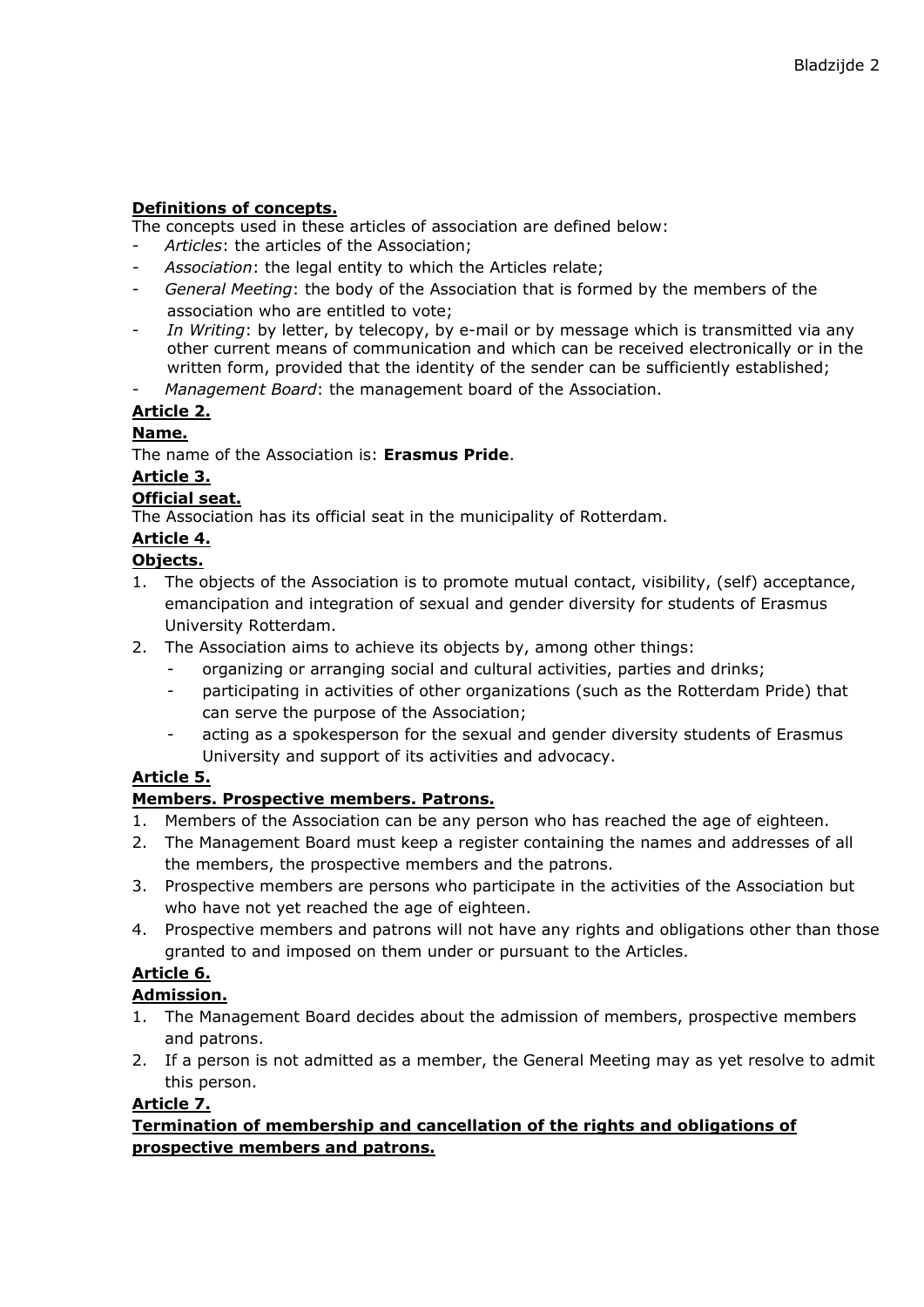- 1. Membership of the Association ends:
	- a. on a member's death;
	- b. on termination by the member;
	- c. on termination by the Association.

This may occur if a member ceases to meet the requirements of membership as laid down in the Articles, if he fails to fulfil his obligations towards the Association and also if it cannot in all reasonableness be required of the Association that it continues the membership;

- d. on disqualification. Disqualification from membership may only be pronounced if a member acts contrary to the Articles, standing orders or resolutions, or treats the Association unreasonably.
- 2. Termination by the Association is effected by the Management Board.
- 3. The membership may only be terminated by the member or the Association taking effect from the end of a financial year and subject to four weeks' notice. The membership may, however, be terminated in all cases taking effect from the end of the financial year following the financial year in which the termination took place. Furthermore the membership may be terminated with immediate effect if the Association or the member can not be required in reason to allow the membership to continue.
- 4. Termination contrary to the provisions of the preceding paragraph will end the membership on the earliest permitted date following the date with effect from which the membership was terminated.
- 5. A member may terminate his membership with immediate effect within one month of having been informed of a resolution to convert the Association into another legal form or to merge or divide the Association within the meaning of Title 7 of Book 2 of the Dutch Civil Code (*Burgerlijk Wetboek*).
- 6. A member may also terminate his membership with immediate effect within one month of having become aware or having been informed of a resolution limiting his rights or increasing his obligations towards the Association. In that case the resolution will not apply to him. A member is not authorized to exclude a resolution applicable to him, which entails a change to his financial rights and obligations, by terminating his membership.
- 7. Disqualification from membership is effected by the Management Board.
- 8. In the event of a resolution that the membership be terminated by the Association on the grounds that a member has failed to fulfil his obligations towards the Association and also that it cannot in all reasonableness be required of the Association that it continues the membership and in the event of a resolution to disqualify the member, the person involved will be entitled to appeal to the General Meeting within one month of having been informed of the resolution.

To that end he must be informed of the resolution as soon as possible In Writing, stating reasons.

During the appeal period and pending the appeal, the member will be suspended, with the proviso, however, that the suspended member will have the right to account for his actions at the General Meeting at which the appeal referred to in this paragraph is heard.

9. If the membership ends in the course of a financial year, the annual contribution will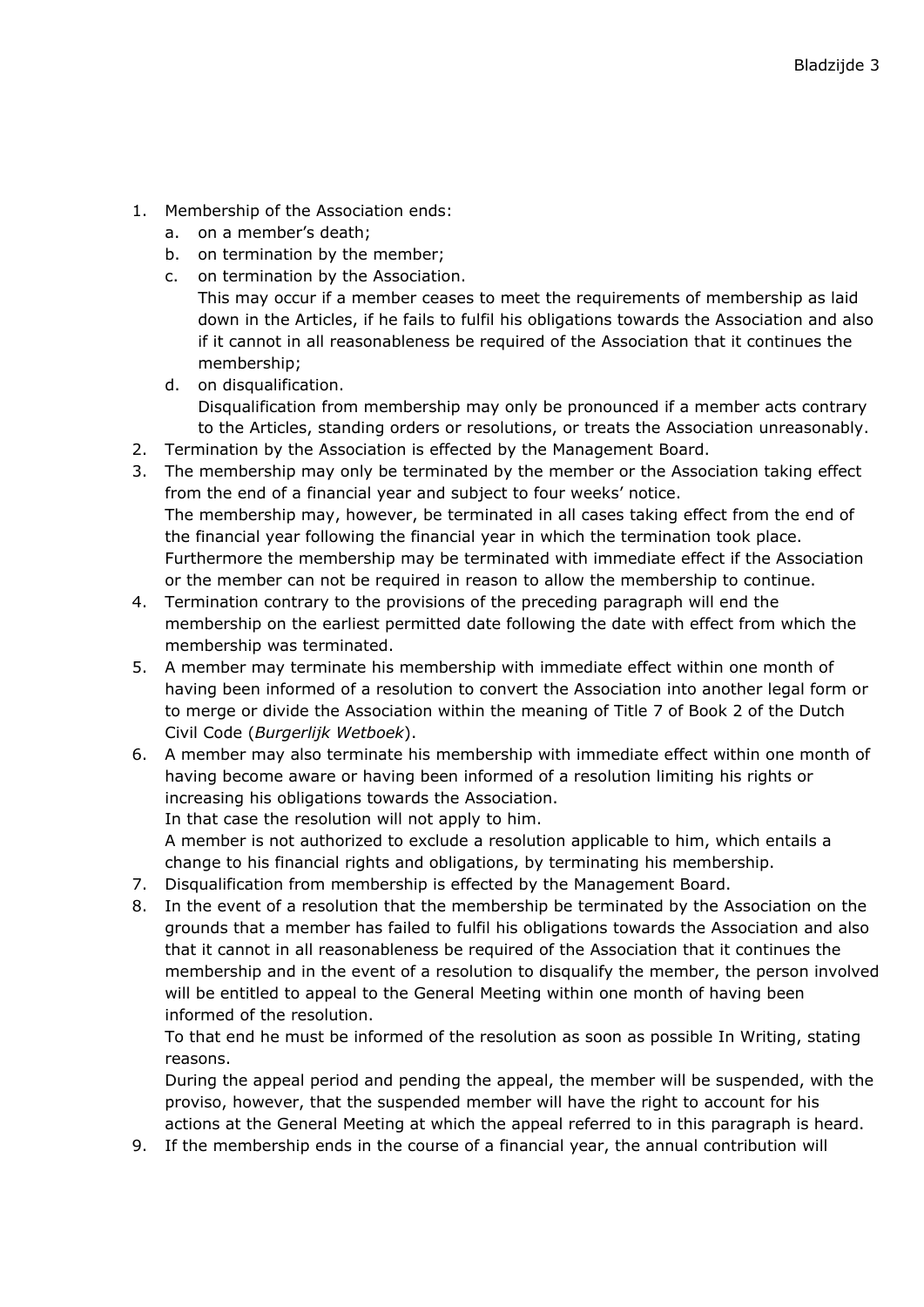nevertheless still be payable in full.

- 10. The rights and obligations of prospective members and patrons may be cancelled at any time by termination, with the proviso that the annual contribution for the current financial year will still be payable in full.
- 11. Termination as referred to in the previous paragraph by the Association is effected by the Management Board.

# **Article 8.**

#### **Annual contributions. Obligations.**

- 1. The members, prospective members and patrons will be obliged to pay an annual contribution, to be determined by the General Meeting. They may be placed in categories for this purpose, with each category paying a different contribution.
- 2. In special cases, the Management Board will be authorized to grant full or partial discharge from the obligation to pay a contribution.
- 3. Subject to the General Meeting's permission, the Management Board will be authorized to attach obligations to the membership.

# **Article 9.**

#### **Management Board.**

- 1. The Management Board consists of a number to be determined by the General Meeting of at least three (3) or more persons who must be appointed by the General Meeting, (with the proviso that the members of the first Management Board are appointed by this deed), of which fifty percent (50%) or more must consist of students affiliated with Erasmus University Rotterdam, subject to the provisions of paragraph 2 of this article.
- 2. The General Meeting may resolve that one or more members of the Management Board may be appointed from outside the members.
- 3. Members of the Management Board are appointed from at least three or more binding nominations, subject to the provisions of paragraph 4 of this article. Candidates may be nominated by the Management Board as well as by ten percent (10%) of the members.

The Management Board's list of candidates must be made known in the notice convening the meeting.

A nomination by ten percent (10%) of the members must be submitted to the Management Board In Writing prior to commencement of the meeting.

- 4. The binding nature of any nomination may be removed pursuant to a resolution of the General Meeting passed by at least two-thirds of the votes cast at a meeting at which at least two-thirds of the members are represented.
- 5. If no nominations are presented or if the General Meeting resolves, in accordance with the preceding paragraph, to remove the binding nature of the prepared list of candidates, the General Meeting will be free to choose the members of the Management Board.
- 6. If there is more than one binding nomination, the appointment will be made from those nominations.

#### **Article 10.**

#### **Termination of membership of the Management Board. Retirement by rotation. Suspension.**

1. Any member of the Management Board, also if he has been appointed for a definite period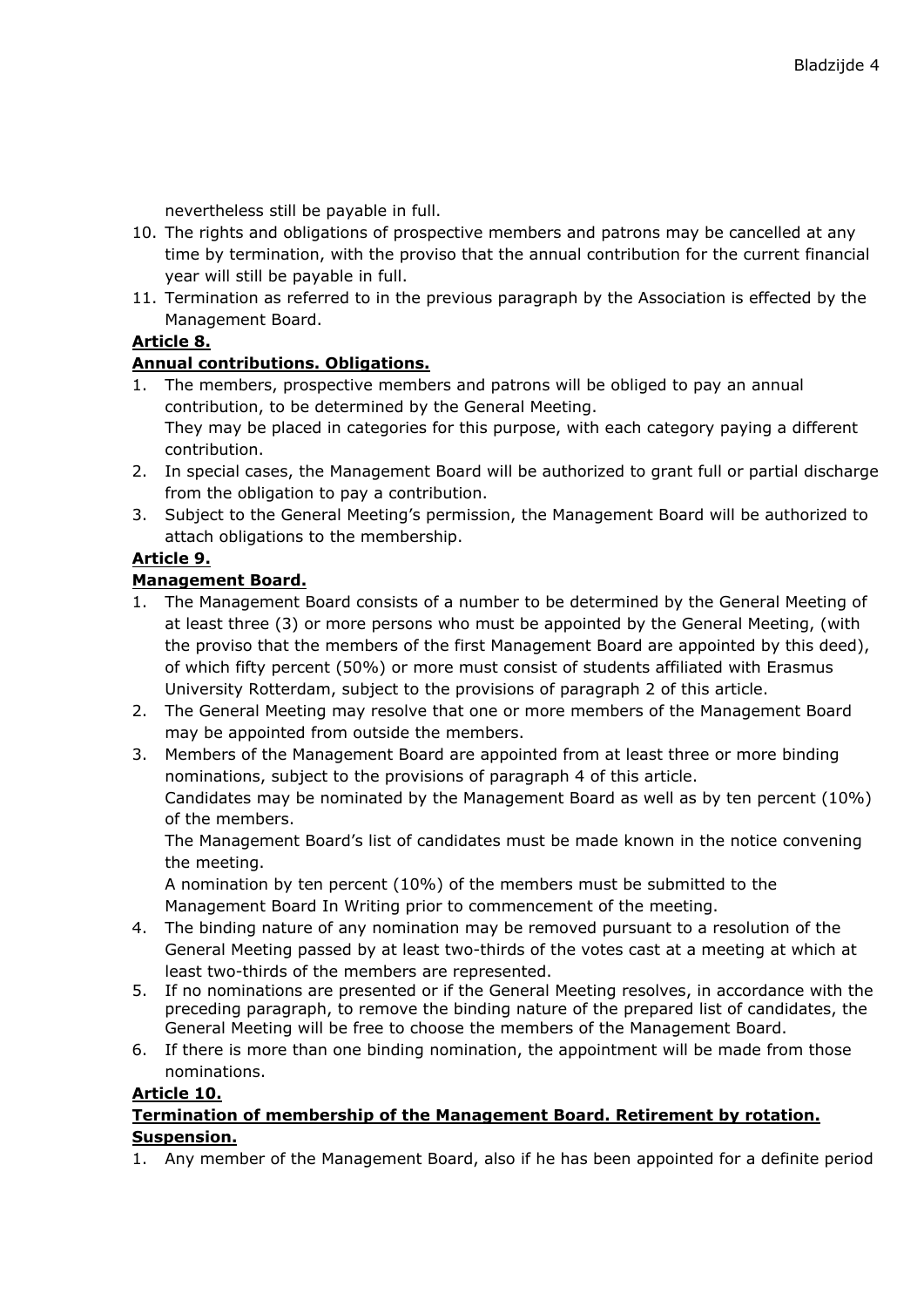of time, may be dismissed or suspended by the General Meeting at any time. A suspension that is not followed by a resolution to dismissal within three months will end by the expiry of this period.

2. Every member of the Management Board must retire, no later than one (1) year after his appointment, by rotation in accordance with a schedule to be prepared by the Management Board.

A retiring member of the Management Board is eligible for reappointment; a person appointed to fill an interim vacancy will take his predecessor's place in the schedule.

- 3. Membership of the Management Board will also end:
	- a. on termination of the Association's membership of a member of the Management Board appointed from among the members;
	- b. on retirement from the Management Board.

# **Article 11.**

# **Positions on the Management Board. Resolutions by the Management Board.**

1. The Management Board (with the exception of the first Management Board, whose members are appointed to an office) will appoint a chairman, a secretary and a treasurer from their number.

The Management Board may appoint a replacement for each of them from their number. A member of the Management Board may hold more than one position.

- 2. Minutes must be taken of the proceedings at each meeting of the Management Board by the secretary and adopted and signed by the chairman and the secretary.
- 3. Instead of at a meeting, resolutions of the Management Board may also be passed In Writing, provided they are passed unanimously by all the members of the Management Board.
- 4. Further rules concerning the meetings of and passing of resolutions by the Management Board may be laid down in standing orders.

# **Article 12.**

# **Duties of the Management Board. Representation. Remuneration.**

- 1. Subject to the restrictions of the Articles, the Management Board will be responsible for the management of the Association.
- 2. If the number of members of the Management Board falls below three (3), the Management Board will still be competent. The Management Board will, however, be obliged to convene a General Meeting as soon as possible at which the filling of the vacancy or vacancies must be discussed.
- 3. The Management Board will be authorized to have certain parts of its duties performed under its responsibility by committees appointed by the Management Board.
- 4. Provided it has the approval of the General Meeting, the Management Board will be authorized to decide to conclude agreements to acquire, dispose of and encumber property subject to registration and to conclude agreements in which the Association binds itself as surety or joint and several debtor, warrants performance by a third party or provides security for a debt of a third party and it will be authorized to represent the Association in these acts.

The absence of this approval of the General Meeting can be invoked against third parties.

5. The General Meeting will be authorized to subject resolutions of the Management Board to its approval.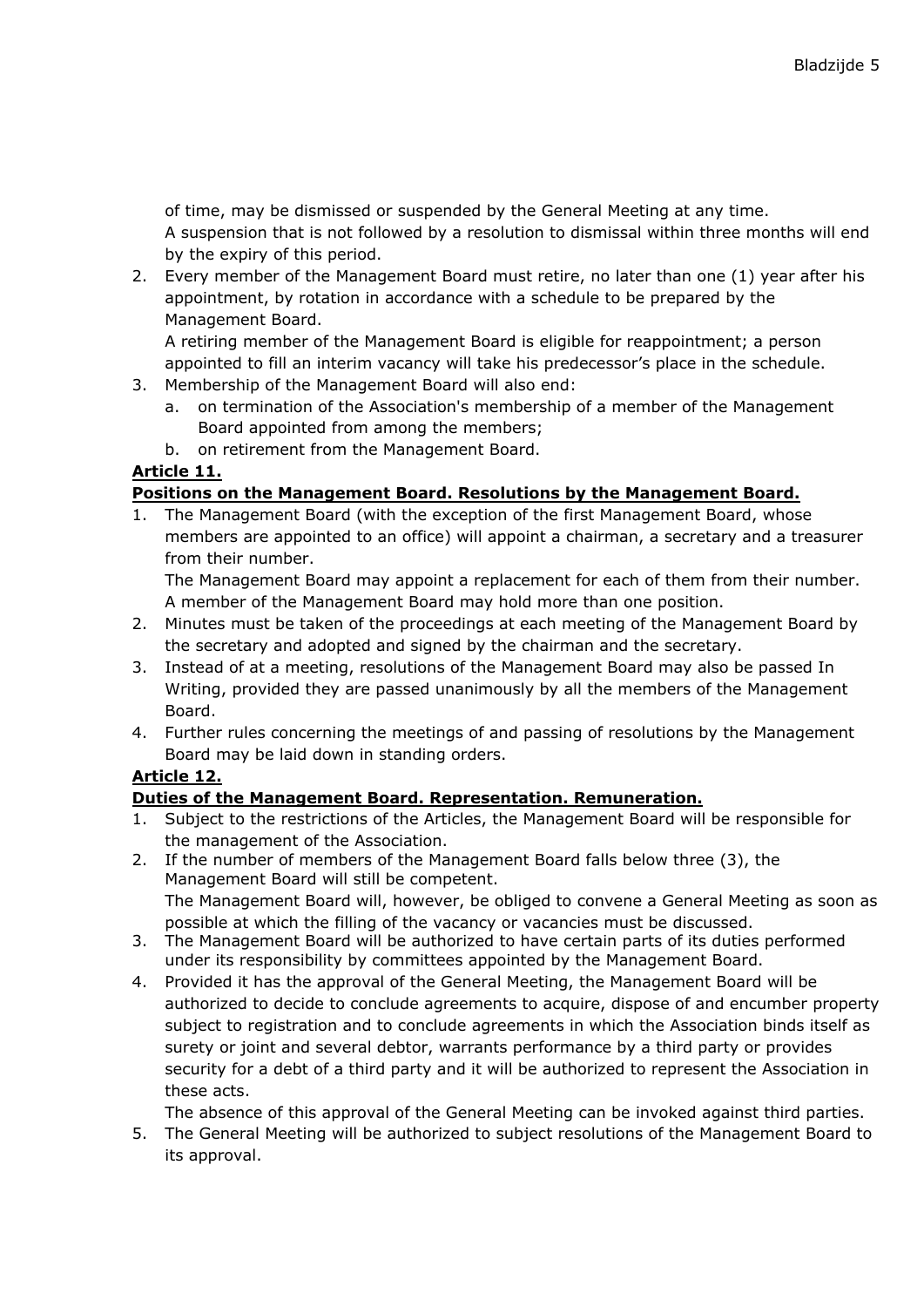The Management Board must be informed of these resolutions In Writing, with a clear description.

- 6. Without prejudice to the provisions of paragraph 4 of this article, the Association is represented by the Management Board. The chairman or two other members of the Management Board are also authorized to represent the Association.
- 7. A remuneration can be granted to the Management Board members. Expenses will be reimbursed to the Management Board members on production of the necessary proof.

# **Article 13.**

#### **Report of the Management Board. Accountability.**

- 1. The Association's financial year runs from one September up to and including thirty-one August.
- 2. The Management Board will be obliged to keep records of the financial position of the Association and of everything concerning the activities of the Association, in accordance with the requirements arising from these activities, and to keep the books, documents and other data carriers in such a way that the rights and obligations of the Association can be known from them at any time.
- 3. Within six months of the end of the financial year, except where this period has been extended to a maximum of four months by the General Meeting, the Management Board must present a report of the Management Board at a General Meeting on the course of events within the Association and the policy pursued.

The Management Board must submit a hard copy of the balance sheet and the statement of income and expenditure, with explanatory notes, to the General Meeting for approval. These documents must be signed by all the members of the Management Board; if any of their signatures is lacking, the reasons for this omission must be stated. After expiry of the period, any of the members may claim fulfilment of these obligations by the Management Board at law.

- 4. Each year the General Meeting will appoint a financial committee from among the members, consisting of at least two persons who may not be on the Management Board. The financial committee must audit the documents referred to in the second sentence of paragraph 3 of this article and must report its findings to the General Meeting. The Management Board will be obliged to provide the financial committee, for the purposes of its audit, with all the information it requests, to show it the Association's cash funds and assets if required, and to make the Association's books, documents and other data carriers available to it for reference.
- 5. If the audit of the report requires specific accounting knowledge, the financial committee may be assisted by an expert.
- 6. The financial committee's mandate may be withdrawn at any time by the General Meeting, but only by appointing another financial committee.
- 7. The Management Board will be obliged to keep the books, documents and other data carriers referred to in paragraphs 2 and 3 of this article for a period of seven years, without prejudice to the provisions of paragraph 8 of this article.
- 8. The data placed on a data carrier, with the exception of the balance sheet and statement of income and expenditure recorded on paper, may be transferred to and stored on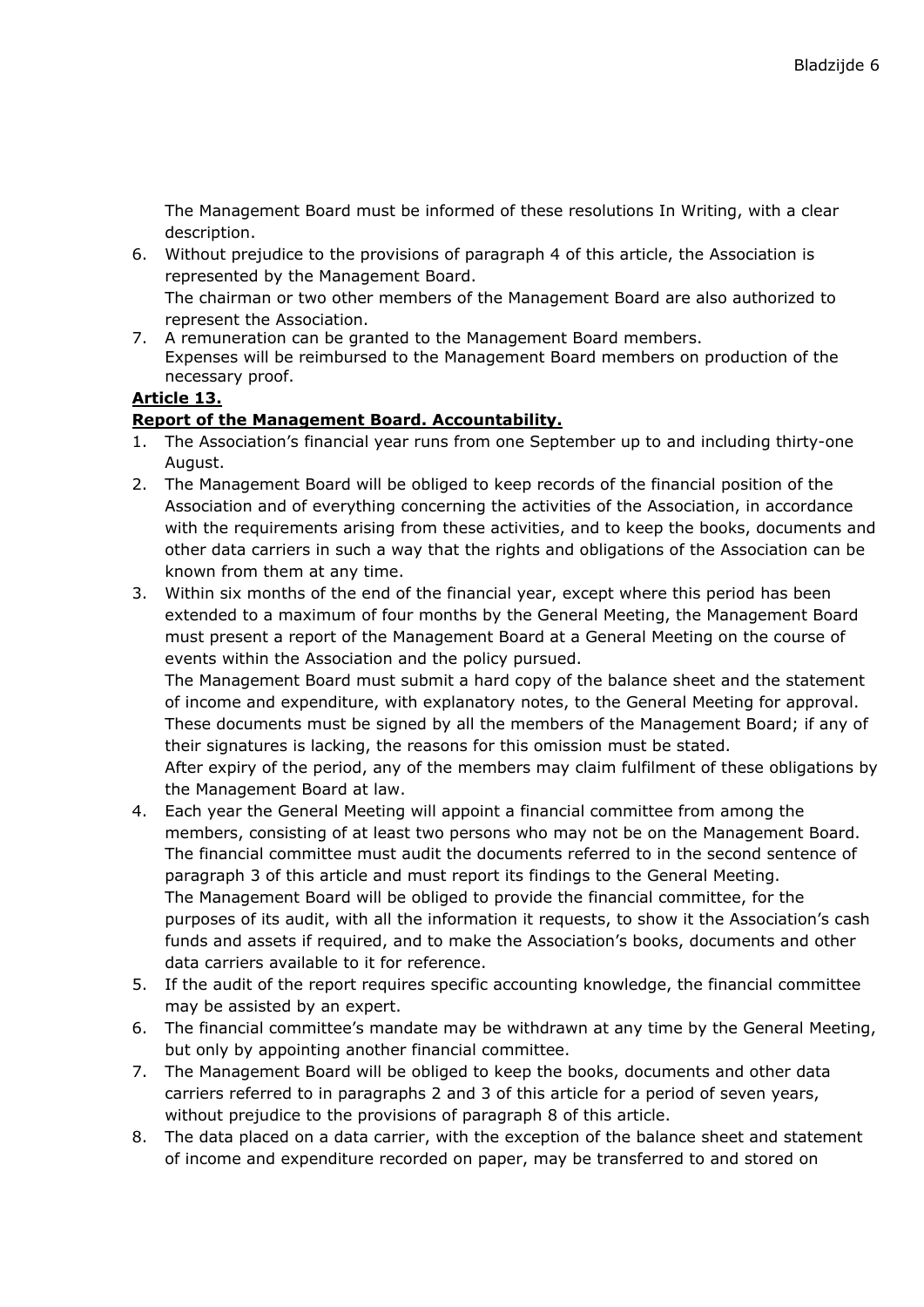another data carrier, provided that this transfer involves a correct and full recording of the data and these data are available during the entire time they are stored and can be made legible within a reasonable period of time.

# **Article 14.**

#### **General Meetings.**

- 1. In the Association, all powers which are not vested in the Management Board pursuant to the law or the Articles are vested in the General Meeting.
- 2. A General Meeting the annual meeting must be held annually within no more than six months of the end of the financial year.
	- The following matters must be included on the agenda of the annual meeting:
	- a. the report of the Management Board and the report referred to in Article 13, with the findings of the committee referred to in that article;
	- b. the appointment of the committee referred to in Article 13 for the following financial year;
	- c. the filling of any vacancies;
	- d. any motions of the Management Board or the members, made known in the notice convening the meeting.
- 3. Other General Meetings are convened as often as considered desirable by the Management Board or when it is obliged to do so pursuant to the law or the Articles.
- 4. The Management Board will also be obliged to convene a General Meeting within no more than four weeks of a request having been made to this effect In Writing by at least such a number of members as is authorized to cast at least one tenth of the votes. If the request is not acceded to within fourteen days, those requesting the meeting may convene it themselves by means of a notice in accordance with Article 18 or by placing an advertisement in at least one well-read newspaper in the location where the Association has its business address, with due observance of the period for convening the meeting referred to in Article 18.

Those requesting the meeting may then place persons other than members of the Management Board in charge of the meeting and charge them with taking the minutes.

# **Article 15.**

# **Access and right to vote.**

1. All the members of the Association, any member of the Management Board who is not a member of the Association, all prospective members and all patrons have access to the General Meeting.

Suspended members will not have access, subject to the provisions of paragraph 8 of Article 7, nor will suspended members of the Management Board.

- 2. The General Meeting decides on the admission of persons other than those referred to in paragraph 1 of this article.
- 3. Every member of the Association who has not been suspended will have the right to cast one vote.

A member of the Management Board who is not a member of the Association will have an advisory role.

- 4. A member may vote by proxy, given to another member In Writing.
- 5. If the Management Board has opened the option in the notice to a General Meeting, the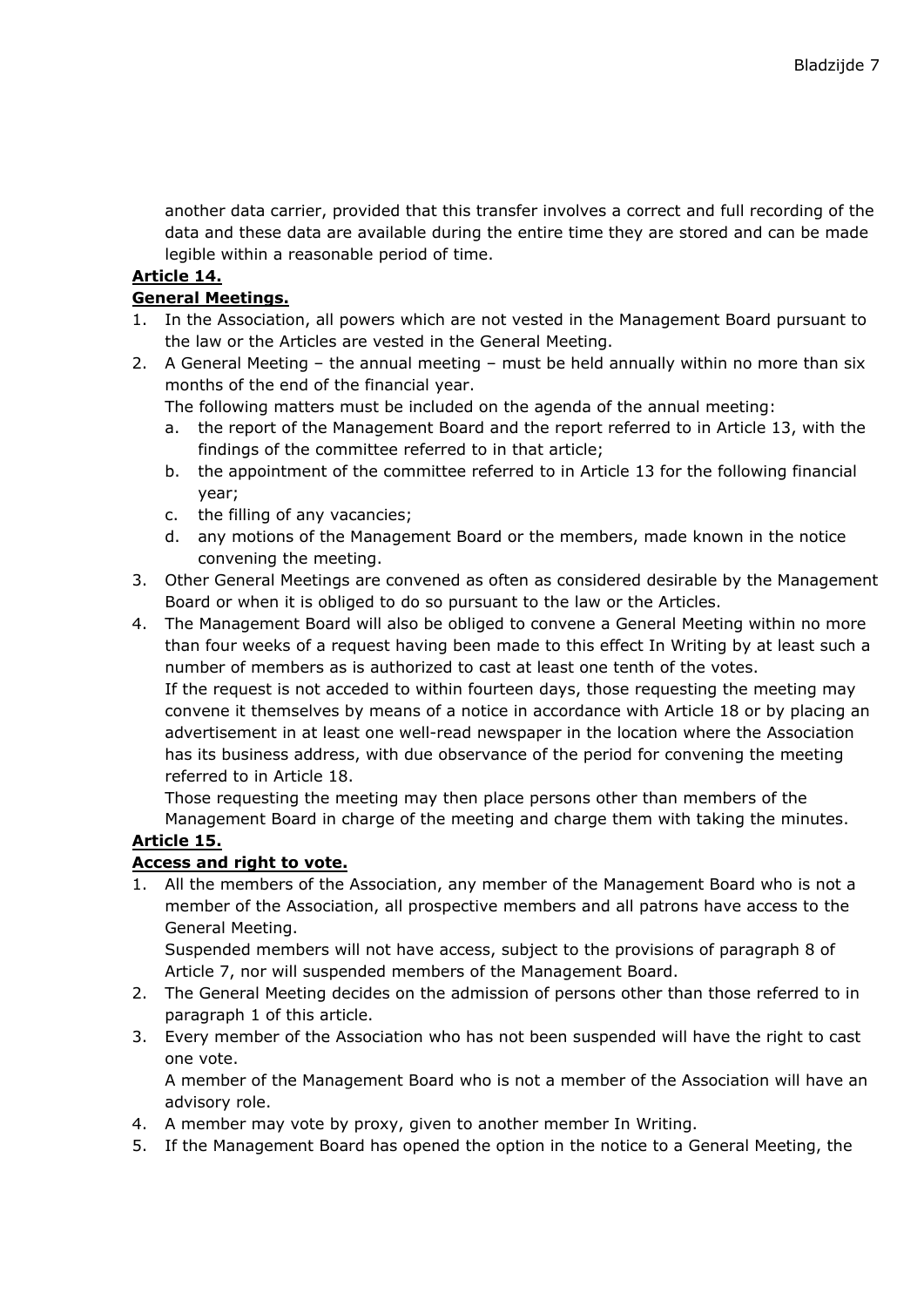members will be authorized to exercise their voting rights by means of an electronic means of communication, provided (i) the conditions for the use of that means of communication like the connection, the security and the like have been made public in the notice to the meeting, (ii) the member is able to be identified, (iii) the member is able to acquaint himself of the discussions at the meeting and (iv) if this option has been opened, the member is able to participate in the discussions.

6. If the Management Board has opened the option In Writing, votes can be cast electronically in a period not earlier then thirty days prior to the General Meeting, at an email address designated for that purpose.

These votes shall have equal effect as votes cast in a General Meeting.

# **Article 16.**

# **Chairmanship. Minutes.**

1. General Meetings are chaired by the chairman of the Association or his deputy. If the chairman and his deputy are absent, one of the other members of the Management Board, to be appointed by the Management Board, will act as chairman. If it is also not possible to appoint a chairman in this manner, the meeting will appoint its own chairman.

Until that time the temporary chairman will be the oldest person present at the meeting.

2. Minutes must be taken of the proceedings at each meeting by the secretary or another person to be appointed for this purpose by the chairman and the minutes must be adopted and signed by the chairman and the secretary.

Those convening the meeting may have a record drawn up of the proceedings.

The contents of the minutes or of the record must be made known to the members.

# **Article 17.**

# **Passing resolutions at the General Meeting**

1. The decision pronounced by the chairman at the General Meeting on the outcome of a vote will be decisive.

The same applies to the contents of a resolution which has been passed, in so far as voting was on a motion which had not been set out In Writing.

2. If, however, the correctness of the chairman's opinion is challenged immediately after it has been pronounced, a new vote must be taken if the majority of the meeting or, if the original vote was not taken by roll-call or ballot, a person present and entitled to vote so desires.

This new vote will nullify the original vote.

- 3. In so far as not provided otherwise in the Articles or by law, all resolutions of the General Meeting must be passed by an absolute majority of the votes cast.
- 4. Blank votes and invalid votes are considered as not having been cast.
- 5. If an absolute majority is not obtained in a vote on persons, a second vote will be taken or, in the event of a binding nomination, a second vote between the nominated candidates.

If an absolute majority is again not obtained, repeated votes will be taken until either one person has obtained an absolute majority or a vote is taken between two persons and there is a tie.

With regard to the aforementioned repeated voting (which does not include the second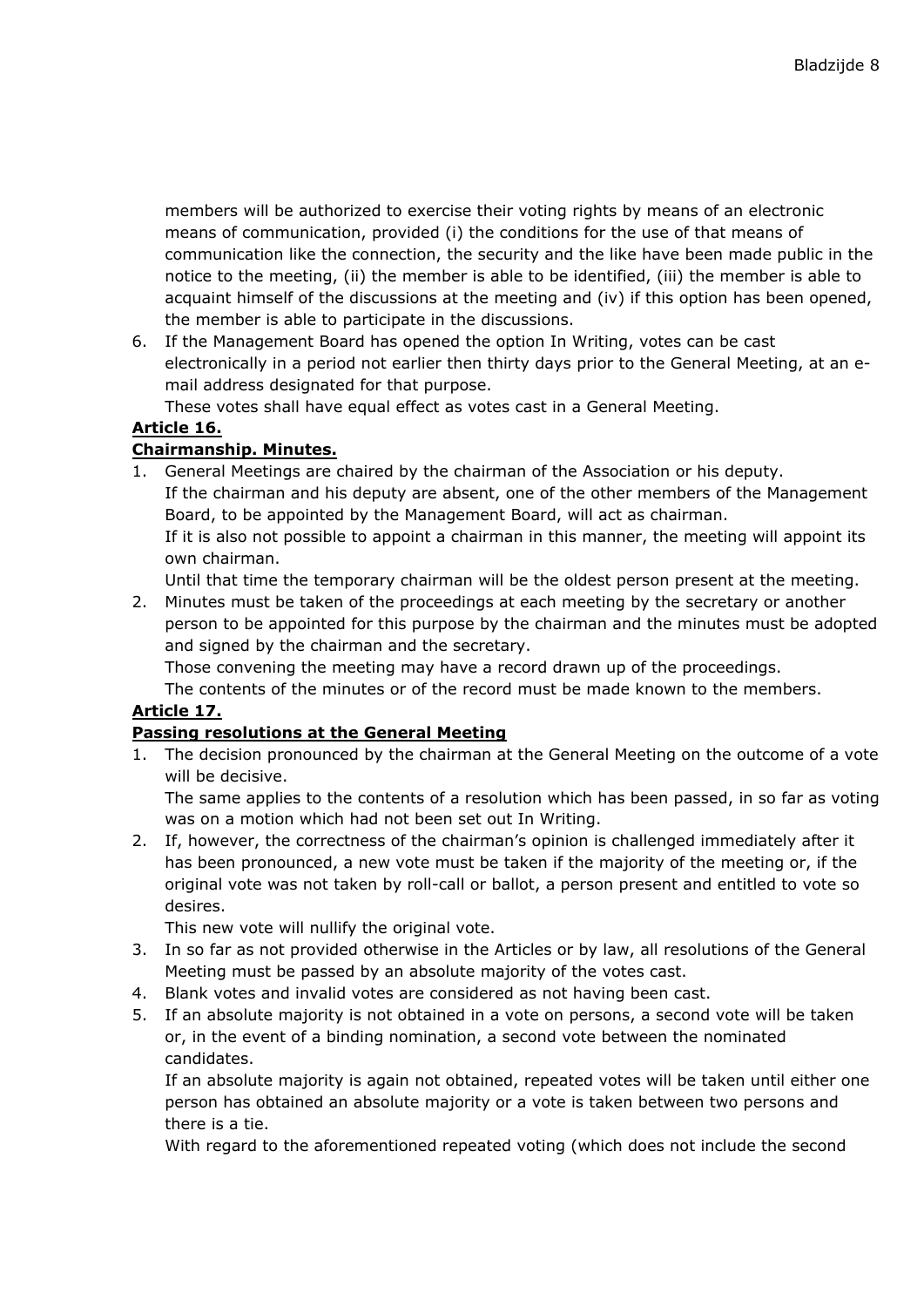vote), the vote will be between all the persons voted for in the preceding vote, except for the person obtaining the fewest votes.

If in the preceding vote the fewest votes were obtained by more than one person, lots must be drawn to decide which of them can no longer be voted for.

In the event that a vote between two persons is tied, lots will be drawn to decide which of them has been elected.

- 6. In the event of a tie, the motion will have been rejected, subject to the provisions of paragraph 5 of this article.
- 7. All voting must be by voice.

However, the chairman may determine that the votes must be cast by ballot. With regard to a vote on persons, a person who is present and entitled to vote may also require that the votes be cast by ballot.

In the case of votes cast by ballot, the ballots must be sealed and unsigned. Resolutions may be passed by acclamation, unless a person entitled to vote requires a vote by roll call.

8. A unanimous resolution of all the members, even if not together at a meeting, will have the same force as a resolution of the General Meeting, provided that it is passed with the prior knowledge of the Management Board.

This applies also for resolutions to amend the Articles or to dissolve the Association.

9. As long as all the members are present or represented at a General Meeting, resolutions may be passed on all matters coming up for discussion – therefore also a motion to amend the Articles or to dissolve the Association – provided they are passed unanimously, even if the meeting has not been convened in the prescribed manner or any other provisions for convening and holding meetings or related formalities have not been observed.

# **Article 18.**

# **Convening General Meetings.**

1. General Meetings are convened by the Management Board, without prejudice to the provisions of Article 14 paragraph 4.

Meetings are convened by notice sent In Writing to the addresses (including email addresses) of the members, the prospective members and the patrons as listed in the register referred to in Article 5.

The period for convening the meeting must be at least seven days.

If a member, a prospective member or a patron consents thereto In Writing, a notice to a meeting may be sent electronically by means of a readable and reproducible message at the address which has been made known by him In Writing for that purpose to the Association.

2. The notice convening the meeting must state the subjects to be discussed, without prejudice to the provisions of Articles 19 and 20.

# **Article 19.**

# **Amendment to the Articles.**

- 1. Without prejudice to the provisions of paragraphs 8 and 9 of article 17 no amendments may be made to the Articles other than pursuant to a resolution of a General Meeting, which must be convened by means of a notice specifying that amendments to the Articles will be proposed at that meeting.
- 2. Those persons who have convened a General Meeting for the discussion of a motion to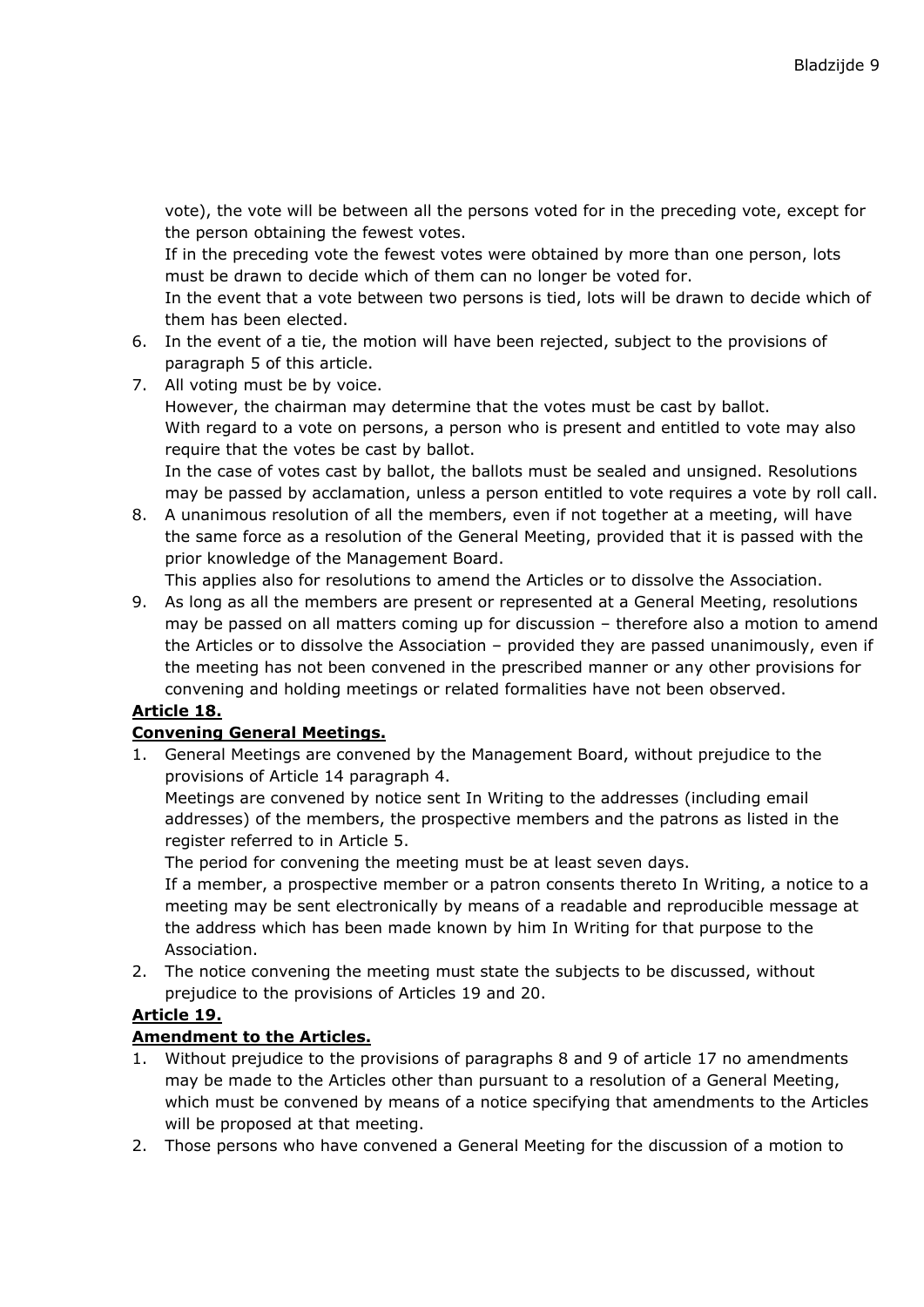amend the Articles must make a copy of this motion, in which the proposed amendment is set out verbatim, available for inspection by the members in an appropriate place from at least five days before the meeting until the end of the day on which the meeting is held.

- 3. A resolution to amend the Articles requires at least two-thirds of the votes cast at a meeting at which at least two-thirds of the members are present or represented. If less than two-thirds of the members are present or represented, a second meeting must be convened and held within four weeks of the first meeting, at which a resolution may be passed on the motion which was put forward at the first meeting irrespective of the number of members present or represented, provided the resolution is passed by a majority of at least two-thirds of the votes cast.
- 4. An amendment to the Articles will not come into force until a notarial deed of it has been drawn up.

Any member of the Management Board is authorized to have such a deed executed.

# **Article 20.**

# **Dissolution.**

- 1. The Association may be dissolved pursuant to a resolution by the General Meeting. The provisions of paragraphs 1 and 3 of Article 19 apply *mutatis mutandis*.
- 2. Following dissolution of the Association, its assets will be liquidated by the Management Board.

The Management Board may resolve to appoint other persons as liquidators.

3. A positive liquidation balance will be transferred to the persons who were members when the resolution to dissolve was passed. Each of them will receive an equal share.

In the resolution to dissolve, however, the positive liquidation balance may be applied for a different designation.

- 4. Following the liquidation, the books, documents and other data carriers of the dissolved Association will remain in the custody of the person designated for this purpose by the liquidators for the period prescribed by law.
- 5. In all other respects, the provisions of Title 1 of Book 2 of the Dutch Civil Code will apply to the liquidation.

# **Article 21.**

# **Standing orders.**

- 1. The General Meeting may draw up standing orders.
- 2. The standing orders may not be in conflict with the law, which also applies if there are no mandatory rules of law, or with the Articles.

# **Article 22.**

# **Transitional provision.**

The first financial year of the Association shall run up to and including thirty-one August twothousand twenty one..

This article will cease to be operative after the first financial year has ended.

# **Final statement.**

Finally, the person appearing declared that, in implementation of the provisions of Article 9 paragraph 1 and Article 11 paragraph 1, the first Management Board will consist of three (3) members and the following persons are hereby appointed as the first members of the Management Board: